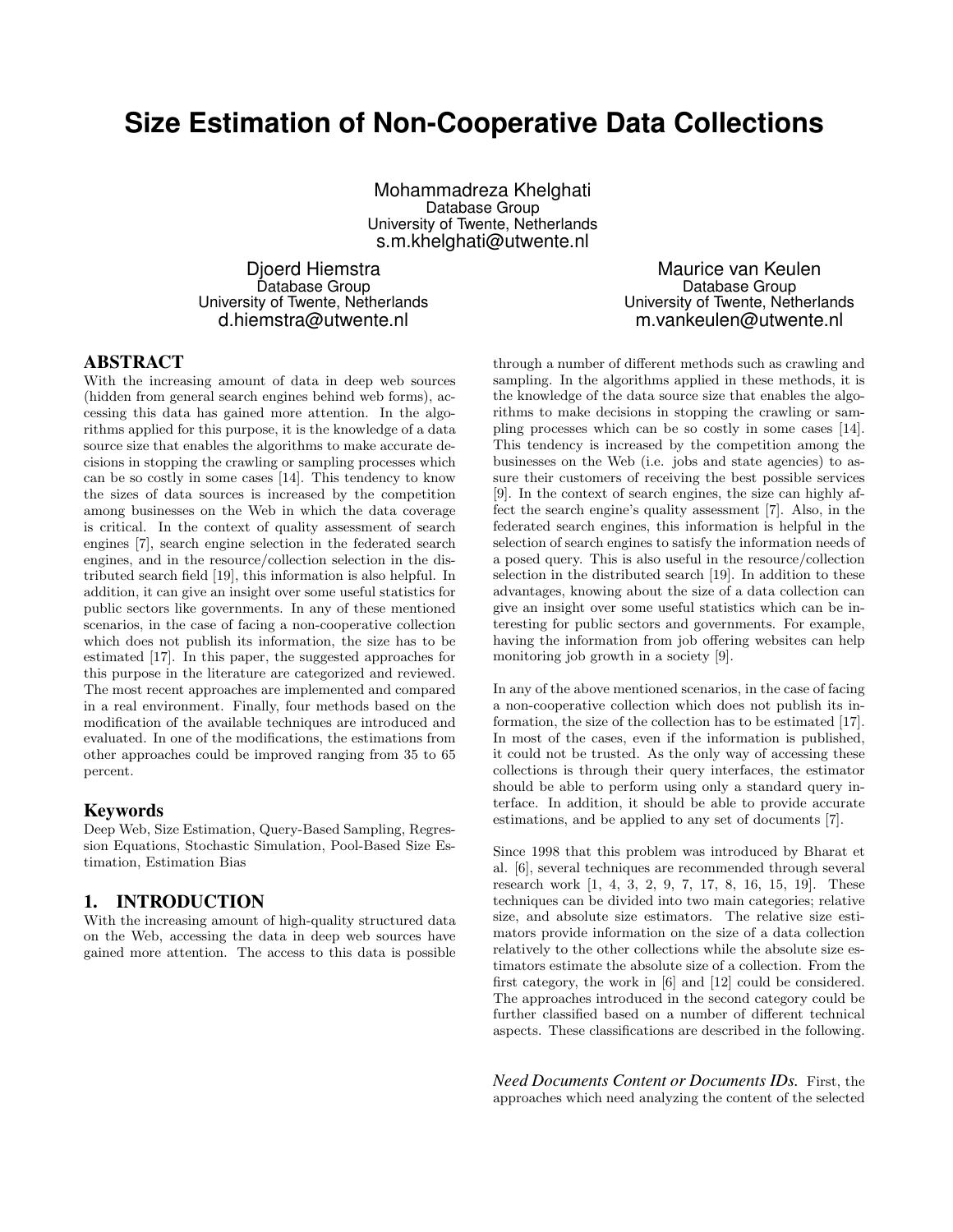documents, and second, the approaches which only need to know about the IDs of the selected documents.

*How to Deal with Bias.* The approaches introduced for the collection size estimation are based on the Query-Based Sampling (QBS). In the QBS, by sending a query to the search engine, a set of documents would be sampled [16, 6]. In this approach, it is assumed that the document samples are generated randomly, while in reality, the chosen query, the content of documents, the ranking mechanism and many other factors would affect the probability of a document to be selected. This makes the selection process not random and could introduce biases in the estimations. Based on the methods applied to resolve this situation, three different categories are suggested to be applied;

- 1. The approaches which use the techniques to simulate the random sampling and get closer to a set of randomly generated samples (i.e. Bar-Yossef et al. approach [4, 3]). They also apply techniques to prevent and remove bias.
- 2. There are also a number of approaches which accept the non-randomness of the generated samples and try to remove the known biases (Mhr [15], Multiple Capture-Recapture Regression [17], Capture History Regression [17], and Heterogeneous Capture [19]).
- 3. In this category, there are approaches that accept the samples as they are and do not try to remove the possible biases. These approaches are highly potential to produce biases in the estimations (Sample Resample, Capture History, Multiple Capture Recapture [17] and Generalized Multiple Capture Recapture [18]).

From each one of these categories, there are a number of different approaches applicable for estimating the size of a non-cooperative website. This arises the challenge of the most appropriate approach selection to apply for a deep website available on the Web. To our best knowledge, there is no thorough performance comparison among these available techniques. The availability of such a comparison could also determine if there is still space for further improvements. A general overview on the issues mentioned in this section is illustrated in Figure 1.

*Contributions.* As the first contribution of this work, an experimental comparison among a number of size estimation approaches is performed. Having applied these size estimation techniques on a number of real search engines, it is shown that which technique can provide more promising results and what are the shortcomings and faced problems. As the second contribution, in addition to this experimental study, a number of modifications to the available approaches are suggested in this work. The amount of improvements which these modifications could bring along to the previous versions are also provided in this paper.

*Structure of the Paper.* In the next section, a number of approaches from each one of the three categories (categorized based on the way dealing with bias) are introduced



Figure 1: The General Overview on Data Collection Size Estimators.

and discussed. This study provides a solid basis for performing the experiments which is described in Section 3 (the Experiments Section). In this section, the selected available approaches The possible improvements to each one of the tested estimation approaches are discussed and illustrated in Section 4 (Improvements Section). The results of these experiments and the analysis over these results are represented also in Section 4. Finally, the conclusion and future work are mentioned in Section 5.

#### 2. BACKGROUND

The data collection size estimation approaches root in the techniques applied for human and animals population estimation<sup>1</sup>. These methods are based on the ratio between the known (marked) and unknown (unmarked) parts of a collection. In the domain of the deep websites, these approaches could be classified into two categories; the absolute and the relative size estimators. The approaches in the second category could be further divided into three classes based on the methods applied for dealing with the introduced biases. In the following of this section, sample approaches from each one of these three classes are mentioned.

# 2.1 Approaches Accepting Samples As-They-Are and no Bias Removal

*Sample Resample Approach.* In the Sample Resample approach (SRS), having the initial query from a list of terms [8, 17], the next queries are selected at random from one of the retrieved documents by the previous query. This sampling process stops after downloading a predefined number of documents. The document frequencies of a term in the sampled documents and in the collection provide an estimation of the size of that collection [17].

*Capture Recapture Approach.* The Capture Recapture method has roots in ecology and is based on the number of duplicates among different captured samples. In order to estimating the size of a type of animals, for example tigers, at first, a number of tigers would be captured, marked and

<sup>1</sup>France Human population estimation by Pierre Laplace (1749–1827) and earlier applications for fish and duck populations [1].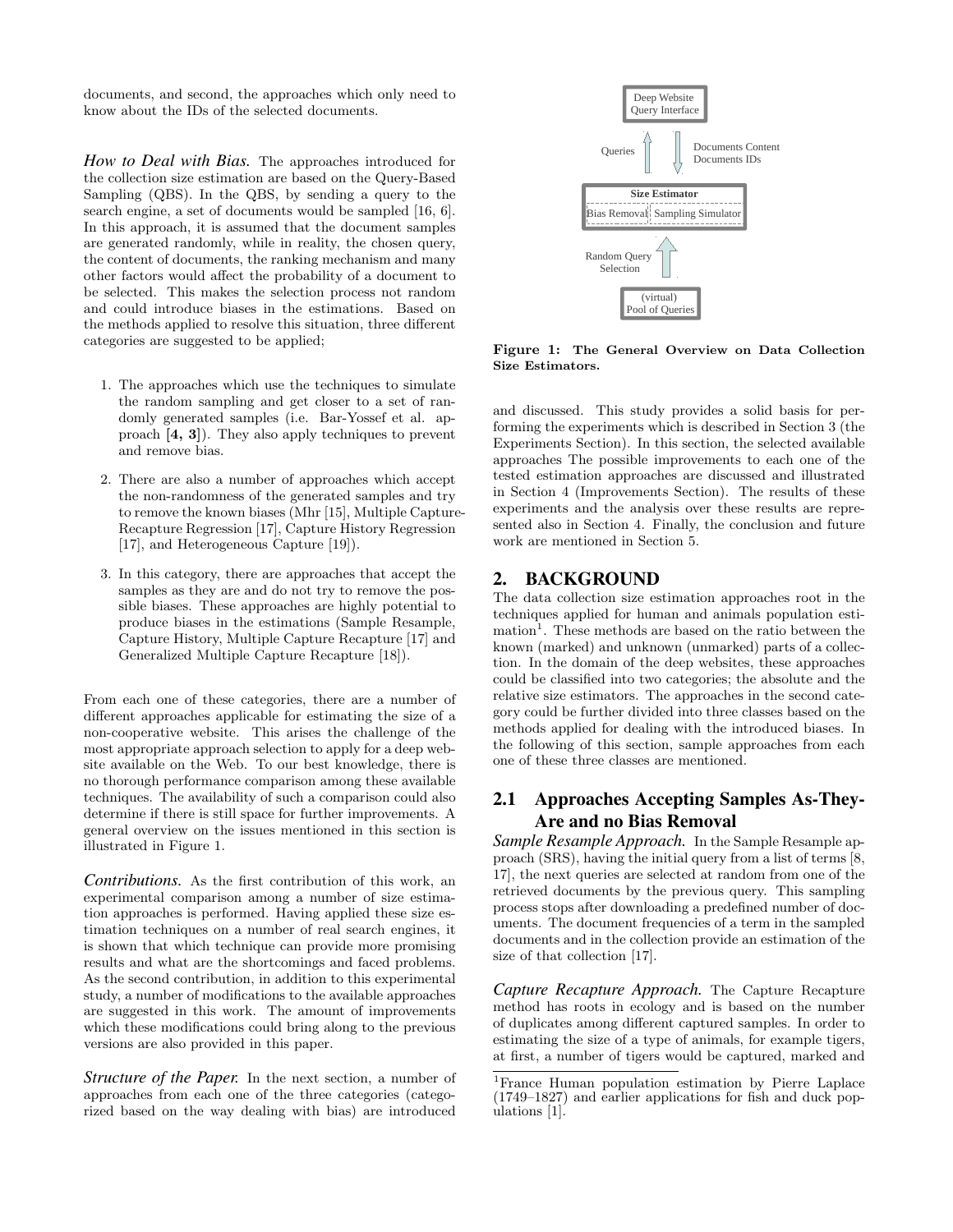released. After a while, in another try, another number of tigers would be captured. By counting the duplicates in these two samples and using 1 Equation, it would be possible to estimate the size of the collection [1]. In this formula, if the two samples are not big enough to have any duplicates, it could not be possible to have any results. As a solution, multiple and weighted capture-recapture methods are introduced which would be explained in the following subsections. The application of this technique in the data collection size estimation was first introduced by Liu et al. [16]. In the Liu et al. work [16], it is not described how to implement the proposed approach in practice. It is unclear what the sample size should be and how a random sample might be chosen from a non-cooperative collection. In the traditional Capture Recapture, if two samples are not big enough to have any duplicates, it is impossible to have any results. As a solution, multiple and weighted capture-recapture methods are introduced.

$$
\frac{firstSampleSize \times secondSampleSize}{duplicates} \tag{1}
$$

*Multiple Capture Recapture (MCR).* To resolve the issues in traditional capture recapture, a weighted method was introduced in the Shokouhi et al. work [17]. In this approach, by gathering the  $T$  random samples of size  $m$ , and counting duplicates within each sample pair, the expected size of the collection is computed. Only the document identifiers are required for estimating the size of the collections.

*Generalized Multiple Capture Recapture (GMCR).* In the application of the MCR, it is necessary to have the samples of the same size. However, it is often difficult to obtain samples of a uniform size. This restricts the use of the MCR. In the work by Thomas [18], a generalization over MCR is suggested to enable it operating also with samples of nonuniform sizes.

*Capture History (CH).* In the Shokouhi et al. work [17], a weighting function is introduced for the capture recapture technique. This approach is called the Capture History (CH) and utilizes the total number of documents in a sample, the number of documents in that sample that were already marked, and the number of marked documents gathered prior to the most recent sample to introduce a weight for the sample. In the CH approach, it is assumed that the probability distribution of each individual satisfies a uniform distribution. However, this is not the case in search engines and causes biases in the estimation results.

*Broder et al. Approach - Extra Pool.* In the "Estimating Corpus Size via Queries" [7], two approaches are introduced which are both based on a basic estimator. In the basic estimator, the weight of a document is defined as the inverse of the number of terms in the document which are also in the pool<sup>2</sup>. Accordingly, the weight of a query is defined as the sum of the weights of all the documents containing that query. By calculating the average of several query weights, an approximation to the basic estimator is obtained. The first approach belongs to the third category and is described later. In the second approach, two query pools covering two independent subsets of the corpus are needed. In this context, independence does not mean disjointness. It means that they may share documents, but fraction of documents that belong to one pool should be the same whether we consider the entire corpus or just the other pool [7]. This approach estimates only the part of the corpus in which the pools are uncorrelated. In practice, it might be hard to obtain such sets of queries.

#### 2.2 Approaches Based On Removing Bias

In applying the QBS, different factors like the chosen query, document properties, and the search engine's specifications could affect the sampling process. Detecting all these factors and resolving them could be so costly or even not possible in some cases [3, 15]. Therefore, some approaches focus on removing the biases caused by these factors. In the Bharat et al. work [6], two major biases are introduced; query bias and ranking bias. The query bias addresses the fact that for different queries, documents would have different chances to be chosen. Returning only the top-k results, and ranking algorithms applied in search engines could also cause bias in the size estimation. This is known as the ranking bias.

*Regression Equations.* Regression analysis is a statistical tool used for estimating a variable which is dependent upon a number of independent variables [13]. It investigates the relationships between these variables and also provides the degree of confidence that the prediction is close to the actual value. In regression analysis, the variation in the dependent variable is represented by a value shown as  $R^2$ . The  $R^2$ value is between zero and one, and shows to what extent the total variation of the variable is explained by the regression. A high value of  $R^2$  suggests that the regression model explains the variation in the dependent variable well. In regression analysis, omitted variables and closely-correlated independent variables (if their effects are difficult to separate) could make problems in the estimation process [13]. As mentioned in the Capture History (CH) and Multiple Capture Recapture (MCR) Subsections, the MCR and CH approaches introduce biases in the estimations which lead to underestimating the collections sizes. To compensate for the selection bias in these approaches, the relationship between the estimated and absolute collection size is approximated by the regression equations. These approaches are referred as the MCR-Regression and CH-Regression. In another approach, by Xu et al., called the Heterogeneous Capture [19], the capture probabilities of documents in the sampling process is modeled with logistic regression. In calculating these probabilities, the document and query characteristics are modeled as a linear logistic model.

*Heterogeneous And Ranked Model (Mhr).* In the work by Lu [14], he introduces a model to reduce the ranking bias based on a previous work in Lu et al. work [15] for removing the query bias. In the Lu et al. work [15], with the assumption of having random samples from a uniform distribution, an equation between the overlapping rate and the percentage of examined data is suggested. In this equation, the overlapping rate is defined as the total number of all documents divided by the number of distinct documents cached during the sampling procedure. By relating this overlapping

<sup>&</sup>lt;sup>2</sup>A precomputed pool of uniformly sampleable queries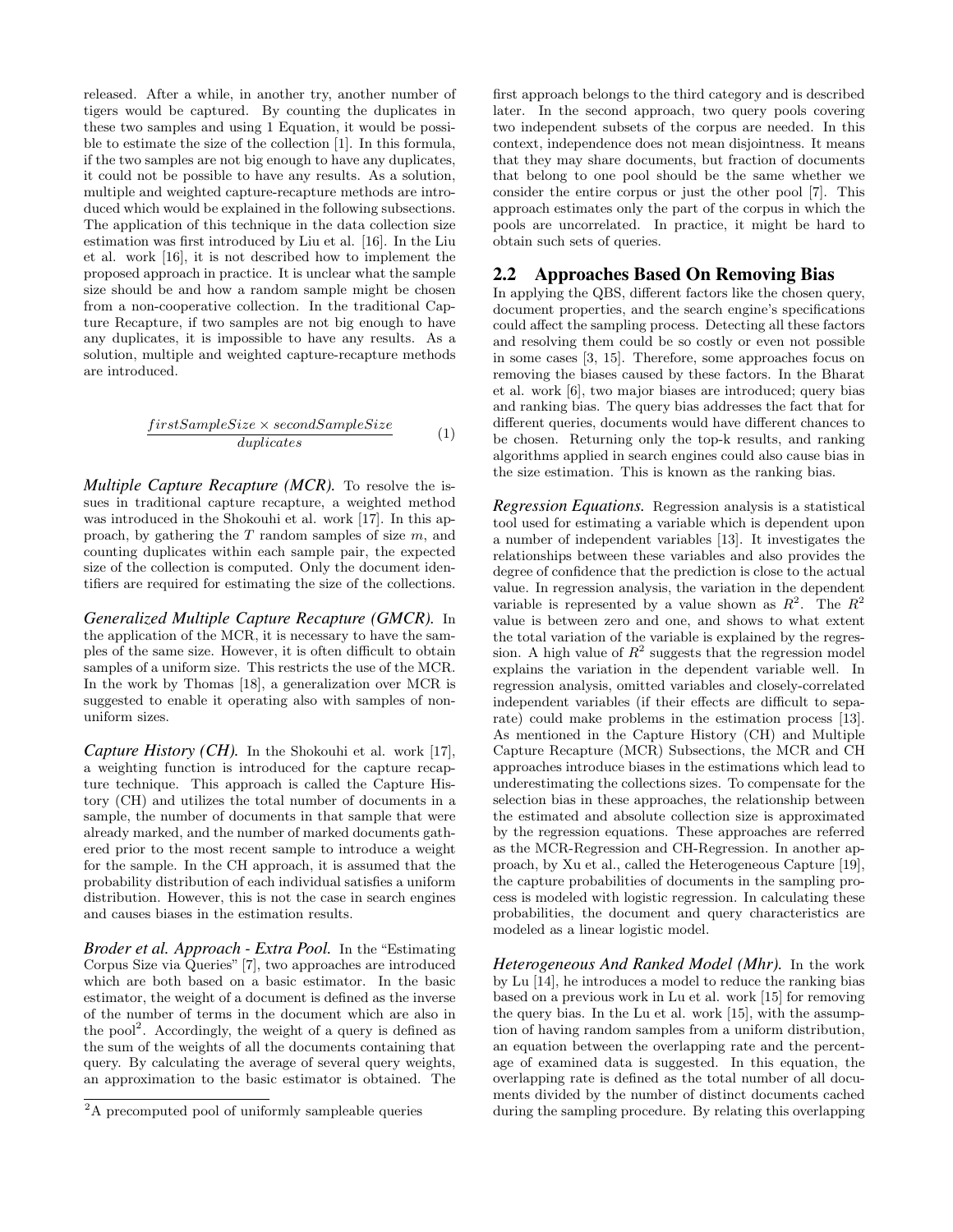rate to the capture probability of a document in any of the iterations of sampling, and applying linear regression, the Heterogeneous Model (Mh) is introduced. Lu et al. mention that this method can resolve the query bias and can be only applicable to the search engines that do not produce overflowing queries [15]. The overflowing queries are the queries for which the matched results are more than the returned results. This problem is addressed in Lu's work [14] by multiplying the model introduced in Lu et al. work [15] by overflowing rate of queries. Overflowing rate represents the total number of matched documents for a query by the total number of returned documents for that query. This model is named as the Heterogeneous and Ranked Model (Mhr). If the total number of answers returned for a query (matched documents) and the number of results that user can view from all the matched documents is not available, the model would be reduced to the Mh model [15].

# 2.3 Having Close-To-Random Samples And Bias Removal

To have the random or close-to-random samples, one of the possible techniques is the stochastic simulation methods like Monte Carlo algorithms [11]. From the Monte Carlo simulation methods, rejection sampling, importance sampling and metropolis-hastings methods are applied in the research work in this field [3, 4]. The first two would be explained in the following paragraphs.

These techniques are based on producing biased samples with corresponding weights of sampled documents representing their capture probabilities. The availability of these weights allow the application of the stochastic simulation methods [3]. The stochastic simulation techniques accept the samples from a trial distribution  $(Q(x))$  and simulate sampling from a target distribution  $(P(x))$ . Therefore, by defining a  $Q(x)$  which has uniform distribution and is easily sampled, the unbiased sampling could be done for the  $P(x)$ [11]. In the rejection sampling, it is assumed there is a  $Q(x)$ with a predefined constant c that  $P(x) < c * Q(x)$ . Having generated samples from the  $Q(x)$ , the samples would be in the  $P(x)$  if they satisfy that inequality [11]. In the rejection sampling, the samples do not belong to the  $P(x)$ . In the importance sampling, instead of generating samples from a probability distribution, it is focused on estimating the expectation of a function under that distribution [11]. For each generated sample, a weight is also introduced. This weight is used to represent the importance of each sample in the estimator.

*Broder et al. Approach - Sampling.* As mentioned before, Broder et al. introduce two approaches [7]. In the sampling approach, the size is estimated through using the size of the pool, the basic estimator, and the ratio between the number of documents represented by the queries in the pool and the collection size. As this can be so costly, the ratio is estimated by sampling documents. Calculating the weights for queries in this method implies that the approach is implicitly using the importance sampling [4]. In this approach, it is not analyzed how the presence of the degree mismatch (the difference between the predicted document weight and the actual one) can cause bias [4]. Also, removing the overflowing queries from the pool may incur missing

|     |  |  | Table 1: Test Set - Real Data Collections on the |  |
|-----|--|--|--------------------------------------------------|--|
| Web |  |  |                                                  |  |

| vve.                                                                                                       |                                     |  |
|------------------------------------------------------------------------------------------------------------|-------------------------------------|--|
| Data Collection                                                                                            | $Size*$<br>(number of<br>documents) |  |
| A Personal Website<br>$http://wwwhome.cs.utwente.nl/~hiemstra/$                                            | 382                                 |  |
| University Search Website<br>http://www.searchuniversity.com/                                              | 4,076                               |  |
| Job Search Website<br>http://www.monster.co.uk/                                                            | $40,000**$                          |  |
| Youtube Education<br>http://www.youtube.com/education/                                                     | 311,000                             |  |
| English corpus of Wikipedia<br>http://en.wikipedia.org/                                                    | 3,930,041                           |  |
| US National Library of Medicine -<br><b>English Documents</b><br>$http://www.ncbi.nlm.nih.gov/public.edu/$ | 17,606,509                          |  |

\* The collections sizes are reported on 12/7/2012.

\*\* Although the size is not published, this is a close estimate by browsing jobs in sections.

the queries which should be considered and including additional queries which should not be considered [4].

*Bar-Yossef et al. Approach.* To resolve the issues in the Broder et al. approach, a new method is suggested by Bar Yossef et al. [4]. In this work, the sample space is defined as a pair of a query and a document  $(q, d)$ . This eliminates the need to use the rejection sampling for the random selection of the queries [3]. Instead of sampling from the target distribution, the estimator samples a document from a different trial distribution which allows easier random sampling. Having submitted a number of randomly selected queries to the search engine, valid results for each query would be determined. A valid result for a query is defined as a document which is returned by the search engine for the query and also contains that query. The procedure stops when reaching a query that has at least one valid result. Considering this as a sample, with the number of documents in the valid graph for the sample query, the estimation of the inverse document degree, and the size of the valid queries pool (estimated through the random sampling), the size of the collection could be estimated. The inverse degree estimation is performed by submitting the terms in the content of the page which are also in the pool to the search engine. If that page is among the submitted query's results, the procedure stops [4].

## 3. EXPERIMENTS

As one of the contributions of this paper, an empirical study is performed on the suggested approaches for estimating the sizes of the collections. In this study, these approaches are applied to real cases; data collections available on the Web. In selecting these data collections, it was tried to include collections with different sizes and from different subject areas. In the Table 1, a list of the data collections used in this experiment and their corresponding sizes are illustrated.

Although implementing all the approaches could be an ideal situation, due to the lack of time and resources, only a num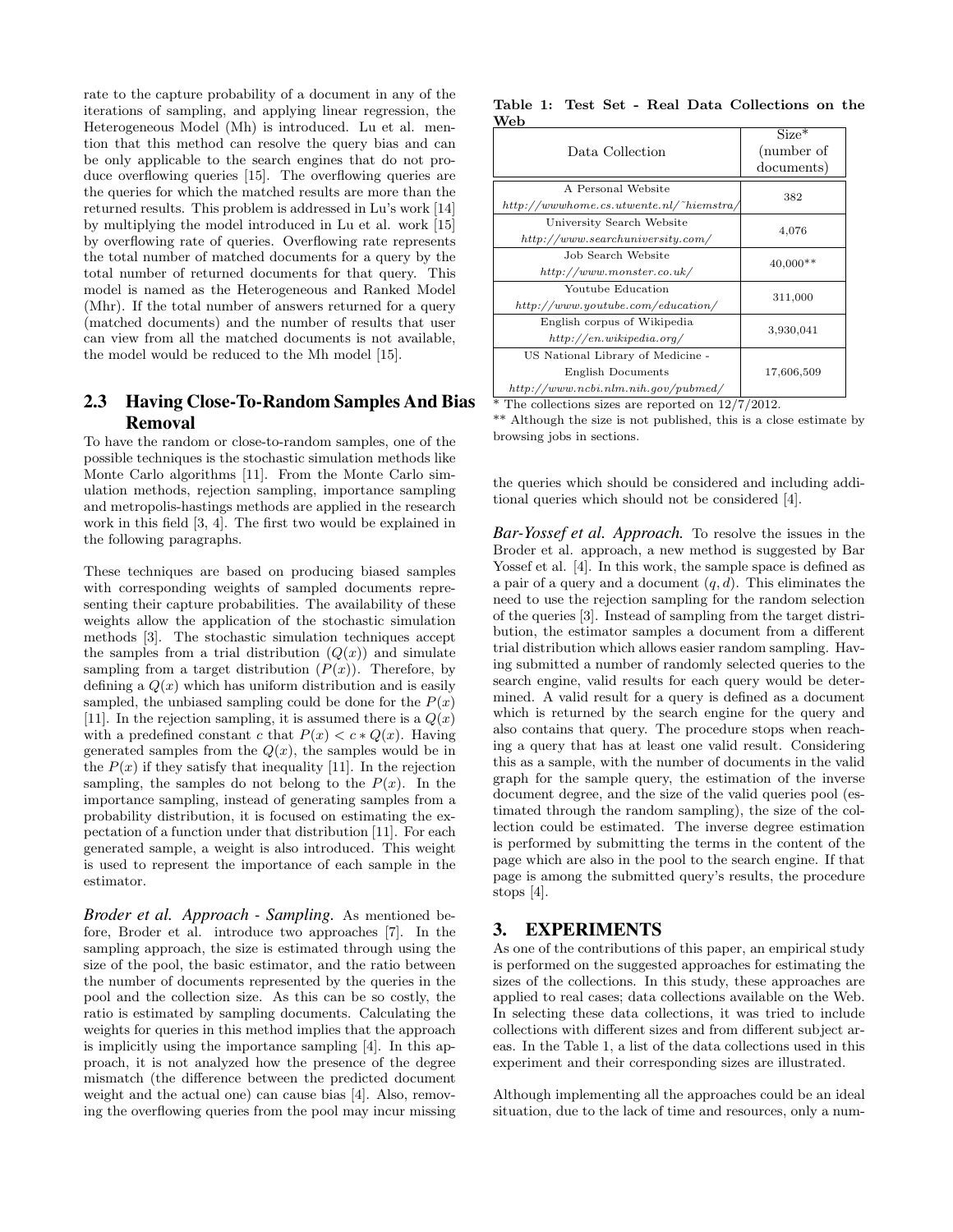ber of introduced approaches are implemented in this work. In the selection of the approaches, we attempted to cover all three categories in the absolute size estimators. Therefore, the MCR, MCR-Regression, CH, CH-Regression, Mhr and the Bar-Yossef et al. approaches are chosen to be implemented.

*Implementation Differences.* It is important to point out that in the implementations of the approaches in this paper, if there are no duplicates found among the samples, the number of duplicates is set to be 1. This enables the approaches to provide an estimation even without any duplicates. In addition, for the MCR approach, samples of a fixed size are needed. Therefore, the average size of all the samples is set as the sample size in the calculation.

*Performance Measure.* In order to get a more accurate performance of an approach, each approach is repeated 100 times for a predefined sample size, and the number of samplings. The results of these iterations are represented by the Relative Bias (RB) [15]. The RB measures how close the estimations are to the actual size and is calculated through Equation 2. In this formula,  $E(\overline{N}) = \frac{N_1 + N_2 + \dots + N_{Times}}{Times}$  represents the mean value of the Times number of estimations.

$$
RB = \frac{E(\overline{N}) - N}{N} \tag{2}
$$

In some parts of the charts using the RB measure, the comparison of the approaches become not so clear. Therefore, to provide more clear performance comparison charts, another measure is also used. As it is shown in Figure 3, the  $Log10(E(\overline{N})/N)$  is calculated for the approaches. These two measures could provide a better overview on the performance of the approaches and make it easier to do the comparisons.

#### 3.1 Applied Query Pools

To be able to apply the introduced techniques in this paper, three different pools of queries are developed; pool A, pool B and pool C. In creating the pools, it is tried to follow the requirements mentioned in the papers for each one of the approaches. The query pool A is developed for the Mhr, CH, MCR, G-MCR and the regressions approaches. It includes the top 1000 most frequent words extracted from the pages of the Wikipedia and the pages included in the ClueWeb09 Dataset<sup>3</sup>.

The next query pool, the pool B, is designed to be similar to one of the pools mentioned in the paper by Bar Yossef et al. [5]. In that paper, two different pools are used for sampling. The first one is for the training purposes and is a pool of 43 million phrase queries of length 4, extracted from the pages in part of ODP data set [10]. However, in order to run the approach for estimating the sizes of the real cases on the Web, a different pool is applied. Based on the specification of this pool, the pool B is created with 2.775 billion queries. It includes 1.5 billion decimal strings of 5 to 9 digits, 7.4 million single terms extracted from the Wikipedia website, 18 million single terms extracted from the ClueWeb09 Dataset, and 1.25 billion two-term conjunctions of the 50,000 most



Figure 2: The Performance of the Approaches on the Real Data Collections on the Web. The lines are added only to provide more readability of the graph. The closer the points are to  $y=0$ , the more accurate estimations they represent.

frequent extracted single terms (excluding the 100 most frequent ones).

same amount of terms, integer digits are added. Therefore, The third pool, pool C, is applied for the M-Bar-Yossef approach which is introduced in the 4.1 Subsection. This pool consists of four different pools; pool-a, pool-b, pool-c, and pool-d. These pools sequentially consist of the most  $10^4$ ,  $10^5$ ,  $10^6$ , and  $10^7$  frequent terms extracted from the pages retrieved from the Wikipedia and parts of the Web (ClueWeb09 Dataset). In addition, for each pool, for the the pools are of the sizes of  $2 \times 10^4$ ,  $2 \times 10^5$ ,  $2 \times 10^6$ , and  $2 \times 10^{7}$ .

#### 3.2 Results

Having applied the Mhr, MCR, MCR-Regression, CH, CH-Regression and G-MCR approaches on the test selection of real websites, the results are illustrated in the Figure 2. In this figure, to be able to compare the performance of the approaches on different data collections with different sizes, the results are normalized by using the Relative Bias metric. If an approach could estimate the half of the actual size of a data collection, the corresponding relative bias for that approach is  $-0.5$  which is related to  $-50$  percent in the figure.

There are two points which should be clarified in this part. First, the Bar-Yossef et al. approach implemented in this work was so costly in the most of the cases that caused stopping the estimation process. This problem is introduced by the choices of the query pools made during the implementation phase of this approach. Among two pools suggested by Bar-Yossef et al. [5], the one aimed at real cases and not designed for training purposes is implemented. Therefore, the results for Bar-Yossef et al. approach are missing in this part. There is a solution for this problem which would be introduced in the Improvements Section of this report. Second, as mentioned in the Background Section, the Mhr approach would be changed to the Heterogeneous Model (Mh) in the absence of information on the numbers of matched and returned documents. However, in this report,

<sup>3</sup>http://lemurproject.org/clueweb09.php/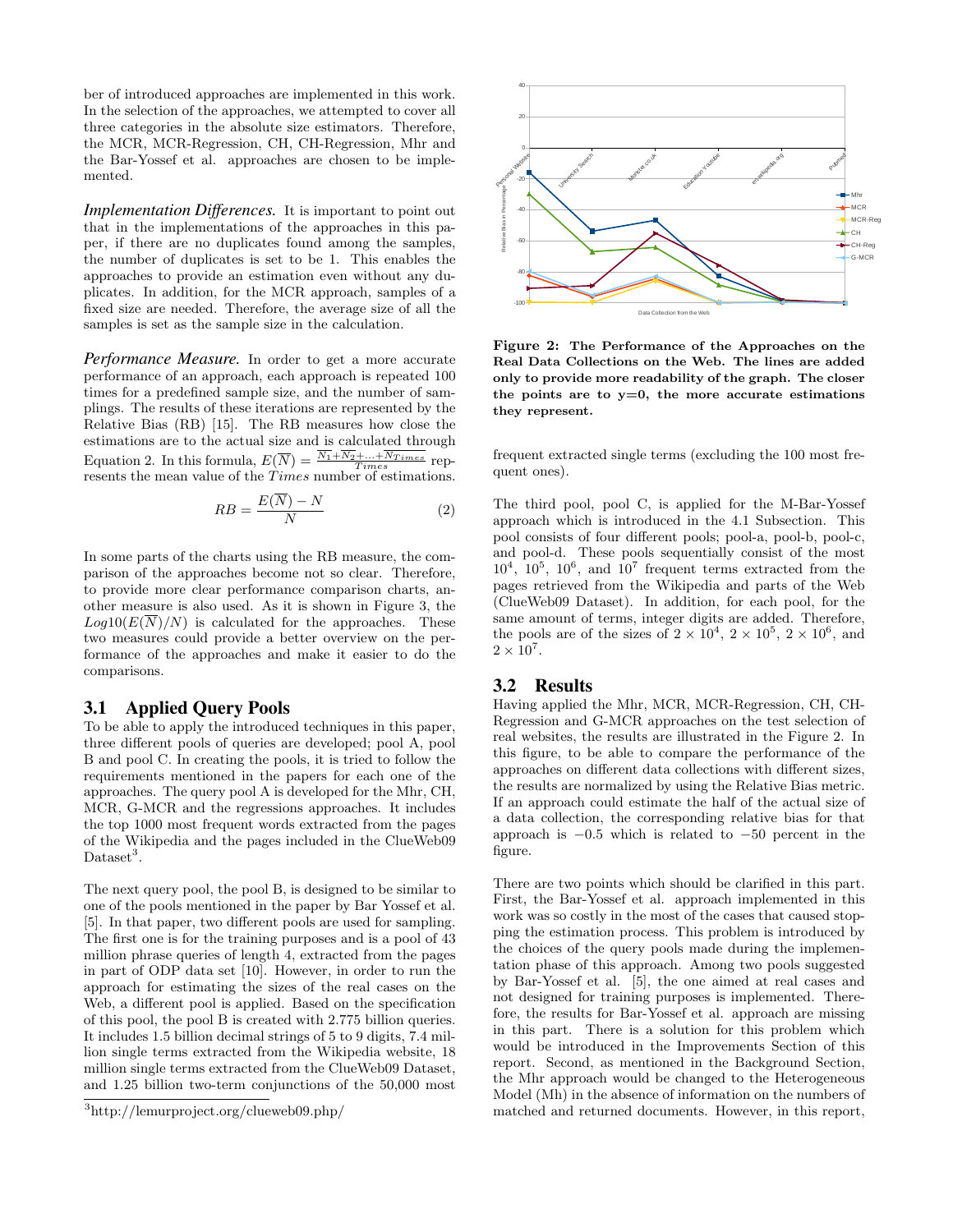

Figure 3: The Performance of the Approaches on the Real Data Collections on the Web. The lines are added only to provide more readability of the graph. The closer the points are to  $y=0$ , the more accurate estimations they represent.

as the algorithm of the Mhr approach is implemented, the implementation is still referred as the Mhr approach.

### 4. IMPROVEMENTS

ifications on the available versions. These approaches are As the second contribution of this paper, we attempted to improve the performance of the introduced size estimation approaches in the Background Section. As a result, four different approaches are suggested based on applying moddescribed in details in the following subsections.

#### 4.1 Modified Bar-Yossef (M-Bar-Yossef)

The performance of the Bar-Yossef et al. approach depends highly on the selection of the query pool. In our experiments, the setting of a big pool resulted in so costly processes which could not be followed due to the limitations. It was also observed that if the pool selection is done in a better way, the results would outpass the other introduced approaches. In this context, a better pool could be defined as a pool which covers more pages in the document collection. To provide such a pool for each document collection with different features, it seems necessary to adopt different pools. This difference could be the number or the type of the queries included in the pool. An intelligent pool selection is the main idea to improve the results of the Bar-Yossef et al. approach and make it possible to be applied for document collections of different sizes. This means that the size and coverage of the pool are increased step by step based on the feedback obtained from previous queries posed on the document collection.

In our suggested approach to improve the performance of the Bar-Yossef et al. method, it is suggested to start with a small pool. After sending a small number of queries, based on the number of found queries and documents in the valid graph (described in 2.3 Subsection), it is decided if a bigger pool would serve this estimation better. Then, the bigger pool is selected and processed. The features of these pools are described in detail in the Experiments Section. This pool selection process continues till the best pool or the biggest selection process continues till the best pool or the biggest<br>pool is reached. It is important to point out that the pre-<br>viously sent queries and found results are used in the next viously sent queries and found results are used in the next phase and the pools are already indexed. These issues make it possible to implement the intelligent pool selection without any extra cost.

The performance of the Modified Bar-Yossef approach which is referred as M-Bar-Yossef is illustrated in the Figure 4 (RB) and Figure 5  $(Log10(E(N)/N))$ . The improvements introduced by this approach to the results of other tested approaches over the size estimation of all the tested real data collections (listed in the Table 1) are illustrated in the Table 2. In this table, the average performance of approaches on all the data collections is considered. As it is shown in this table, the M-Bar-Yossef approach could provide 35 to 65 percent closer estimations considering all the tested deep websites.

## 4.2 Modified Multiple Capture Recapture (M-MCR)

The modification applied to the MCR method is based on the idea that different samples could be a better source of information for the size estimation process. To test this idea, for improving the performance of the MCR method, similar samples are removed. The similarity between two samples is judged based on the number of duplicates between those samples. This similarity threshold should be adjusted beforehand. In this work, it is set as the 30 percent of the sample size. This modification is referred as Modified MCR (M-MCR). The average performance of the M-MCR approach in comparison to the other introduced approaches is shown in the Table 2. In the Figure 4 (RB) and Figure 5  $(Log10(E(\overline{N})/N))$ , it is possible to compare its performance with all the other introduced approaches. This modification could be also helpful in decision on when to stop the sampling process. Although this issue is not studied in this work, it could be considered as a future work. The estimated size by this modified version of the MCR is used by the regression formula introduced in the MCR-Regression. This is referred as the M-MCR-Regression approach. The results and improvements of this approach are shown in the Figure 4 (RB), Figure 5  $(Log10(E(\overline{N})/N))$  and the Table 2.

#### 4.3 Modified Capture History (M-CH-1)

The approach introduced in this work to improve the CH approach is based on the same idea mentioned in the M-MCR; removing the similar samples by counting the duplicates between pairs of samples. If the number of duplicates between two samples is more than 30 percent of the sample size, two samples are judged to be similar and only the earlier found sample would be included in the calculations. As mentioned in the previous subsection, this could provide information on the time to stop the sampling process. As there are two modifications introduced for the CH approach, this modification is called as Modified CH-1 (M-CH-1). The results of the average performance of the M-CH-1 in comparison to the other introduced approaches are provided in the Table 2. In the Figure 4, it is possible to compare the performance of the M-CH-1 with all the other approaches. The improvements this approach could introduce to the size estimation of the document collections in comparison to the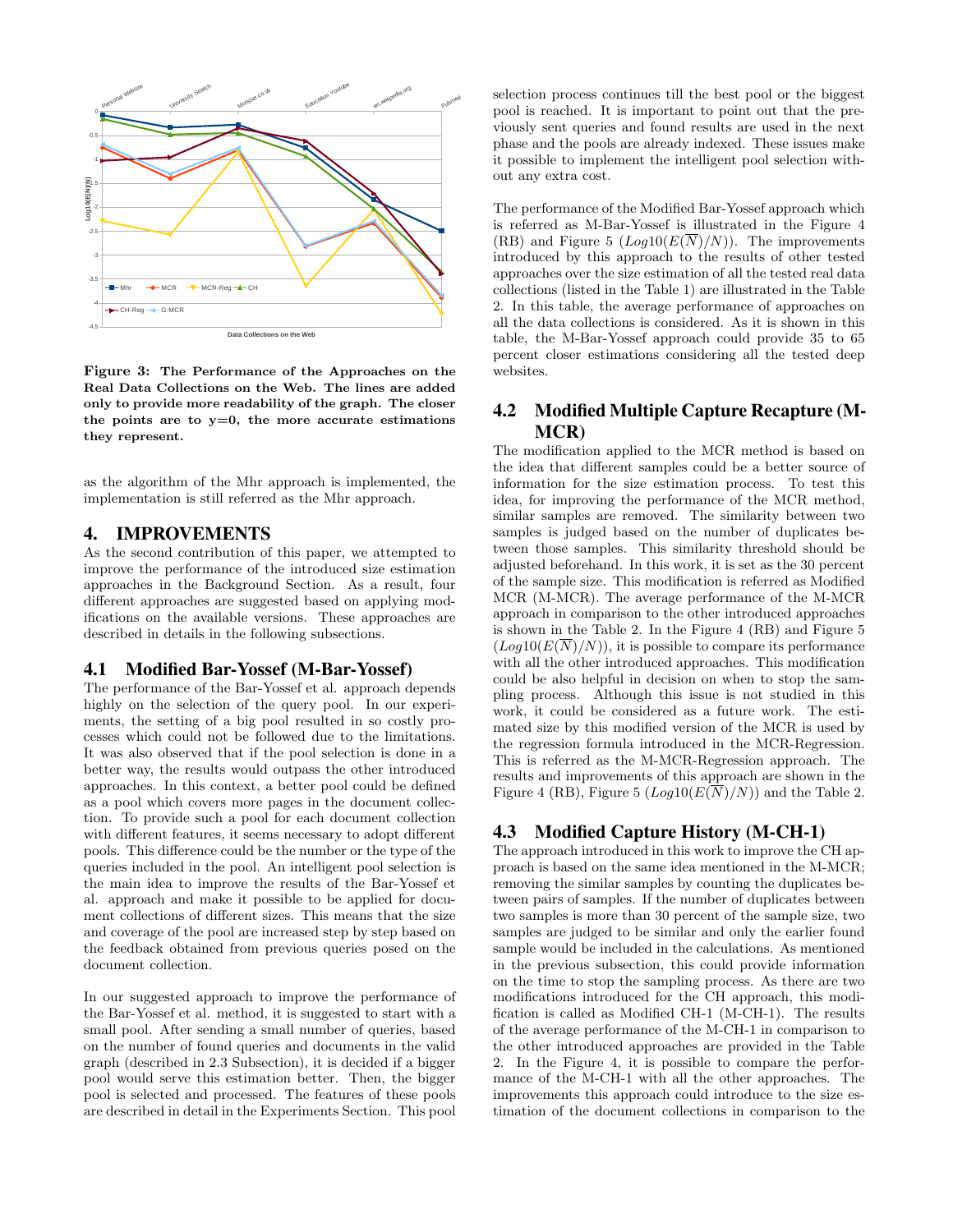|                        | Mhr      | MCR.  | $\overline{\text{MCR-Reg}}$ | CН      | $CH-Reg$ | $G-MCR$ |
|------------------------|----------|-------|-----------------------------|---------|----------|---------|
| M-Bar-Yossef           | 36.25    | 63.67 | 67.36                       | 44.74   | 54.70    | 62.77   |
| M-MCR                  | $-19.1$  | 8.27  | 11.96                       | $-10.6$ | $-0.7$   | 7.37    |
| M-MCR-Reg              | $-24.1$  | 3.25  | 6.94                        | $-15.6$ | $-5.7$   | 2.34    |
| $M$ -CH-1              | $1.35\,$ | 28.77 | 32.46                       | 9.84    | 19.79    | 27.86   |
| $M-CH-1-Reg$           | 2.50     | 29.92 | 33.60                       | 10.98   | 20.94    | 29.01   |
| $M\text{-}CH\text{-}2$ | 0.81     | 28.23 | 31.92                       | 9.30    | 19.26    | 27.33   |
| $M-CH-2-Reg$           | 2.77     | 30.19 | 33.87                       | 11.25   | 21.21    | 29.28   |

Table 2: Improvements Resulting From the Modifications

Note: This table provides the percentage of improvements that the modified approaches could result regarding the previously available approaches; considering the average of all the performances on all the tested real data collections on the Web.



Figure 4: The Performance of All the Approaches on the Real Data Collections on the Web. The lines are added only to provide more readability of the graph. The closer the points are to  $y=0$ , the more accurate estimations they represent.

other tested approaches are mentioned in the Table 2. The estimated size by this modified version of the CH is used by the regression formula introduced in CH-Regression. This is referred as the M-CH-1-Regression approach. The results and improvements of this approach are shown in the Figure 4 (RB), Figure 5 ( $Log10(E(N)/N)$ ) and the Table 2.

#### 4.4 Modified Capture History (M-CH-2)

the sample size, the sample is not included in the calcula-As another approach to improve the performance of the CH, the similar samples are judged based on the number of duplicates in the sample considering all the previously captured documents. If this number is more than 50 percent of tions. This information could be also helpful in the decision on stopping the sampling process. This modification is referred as Modified CH-2 (M-CH-2). The results of its average performance over all the real data collections are shown in the Table 2. In the Figure 4, it is possible to compare the performance of the M-CH-2 with all the other approaches introduced in this paper. The estimated size by the M-CH-2 is used by the regression formula introduced in the CH-Regression. This is referred as the M-CH-2-Regression approach. The results and improvements of this approach are shown in the Figure 4 (RB), Figure 5  $(Log10(E(\overline{N})/N))$ and the Table 2.

## 5. CONCLUSION AND FUTURE WORK

Having studied the state-of-the-art in the size estimation of the non-cooperative websites, the most recent approaches



Figure 5: The Performance of All the Approaches on the Real Data Collections on the Web. The lines are added only to provide more readability of the graph. The closer the points are to  $y=0$ , the more accurate estimations they represent.

the information available for each approach. The number introduced in the literature are implemented in this work. Hence, the Multiple Capture Recapture, Capture History, Generalized Multiple Capture Recapture, Bar Yossef et al. and regression-based approaches are selected to be studied and compared. To provide an appropriate comparison environment, two issues were regarded highly important. First, it was decided to provide a set of websites on the Web from different domains (such as job vacancies, wikis, articles, and personal websites) with different sizes. The second issue was of sampling events and the samples sizes were set to be the same for all the approaches. This made it possible to observe the performance of each approach with the same available data. Although this test environment could be improved by adding more real deep websites, it is believed that it could provide an appropriate basis for comparing the available size estimation approaches.

Among all the studied approaches, the modified version of the Bar-Yossef et al. approach could provide 35 to 65 percent better estimations on the size of the tested deep websites on the Web. However, the M-Bar-Yossef et al. approach could not be implemented for the websites which do not provide the access to the content of the search results. In the case of facing such websites, the Mhr approach, both modified versions of the CH approach (M-CH-1 and M-CH-